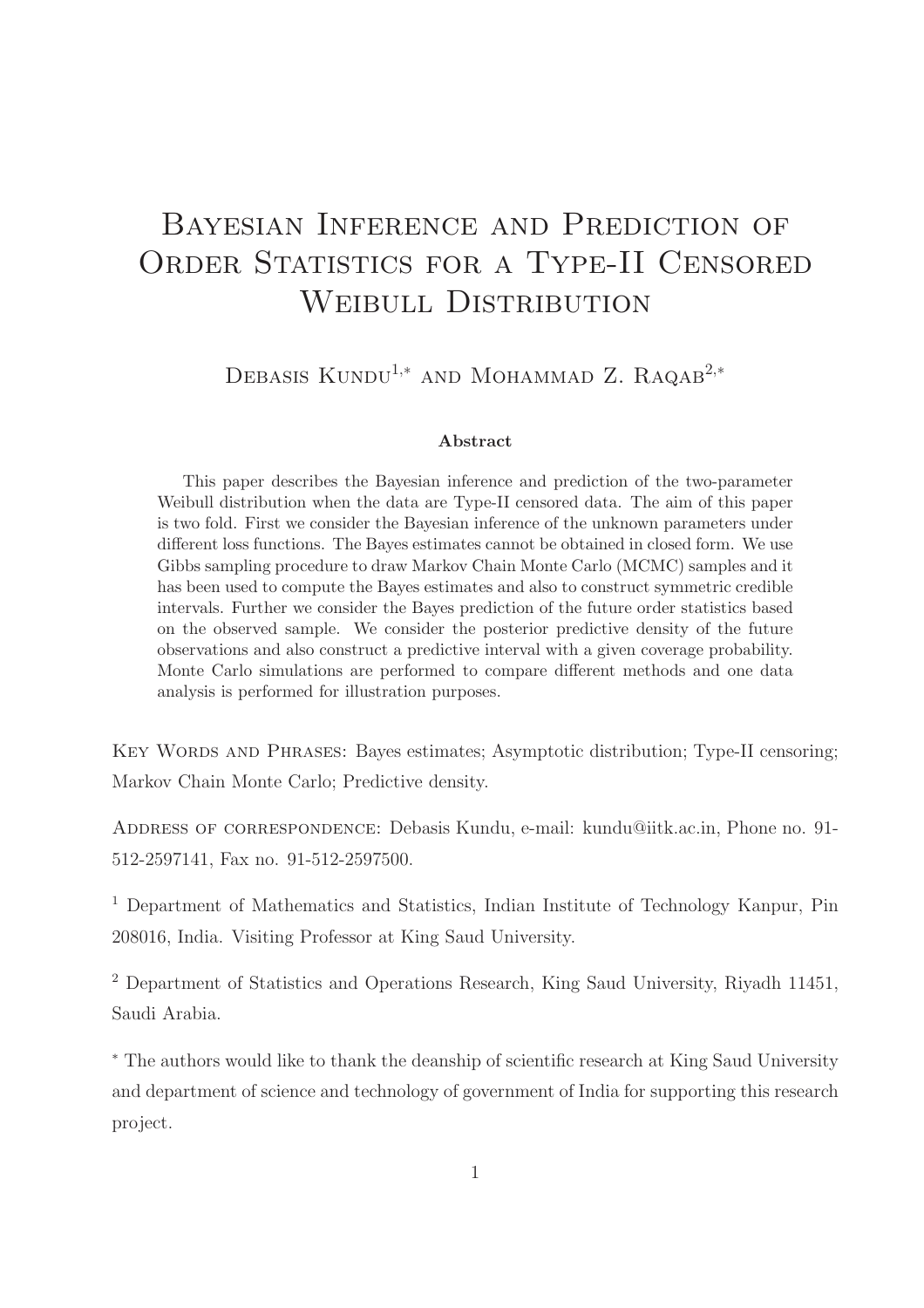#### 1 INTRODUCTION

Weibull distribution is one of the most popular distribution in analyzing skewed data. In reliability and lifetesting analysis, often the data are censored. Among the different censoring schemes, Type-I and Type-II censoring schemes are the most used ones in reliability and life testing experiments. In this paper we mainly restrict our attention on Type-II censoring, although all our results are valid for Type-I and other censoring schemes also. In Type-II censoring it is assumed that *n* items are put on a test. The integer  $m < n$  is pre-fixed, and the experiment stops as soon as the  $m$ -th failure is observed. In this paper it is further assumed that the lifetimes of the items being tested have a Weibull distribution with the PDF;

$$
f(t; \alpha, \lambda) = \begin{cases} \alpha \lambda t^{\alpha - 1} e^{-\lambda t^{\alpha}} & \text{if } t > 0 \\ 0 & \text{if } t \le 0. \end{cases}
$$
 (1)

Here  $\alpha > 0, \lambda > 0$  are the shape and scale parameters, respectively. The Weibull distribution with the shape and scale parameters as  $\alpha$  and  $\lambda$  will be denoted by  $WE(\alpha, \lambda)$ .

Estimation and prediction problems arise quite naturally in many real life situations. In the Bayesian inference, the performance of the estimator or predictor depends on the prior distribution and also on the loss function used. If the shape parameter  $\alpha$  is known, the natural choice of the prior on the scale parameter  $\lambda$  is the conjugate gamma prior. If the shape parameter is also unknown, the continuous conjugate priors do not exist, although there exits a continuous-discrete joint prior distribution, see Soland [18]. The continuous component of this distribution is related to the scale parameter, and the discrete one is related to the shape parameter. This method has been widely criticized in the literature because of its difficulty in applications to real life problems, see Kaminsky and Krivtsov [10]. Another approach is to use the same conjugate prior on  $\lambda$ , and use independent uniform prior on  $\alpha$ . Some authors use independent uniform priors on both  $\alpha$  and  $\lambda$ , see for example Smith and Naylor [15] or Dellaportas and Wright [6] in this respect. Clearly they have their own limitations. We have used more flexible priors and it will be explained in details in the next section.

The aim of this paper is mainly two fold. First we compute the Bayes estimates of  $\alpha$  and  $\lambda$  under different loss functions and compare their performances using extensive computer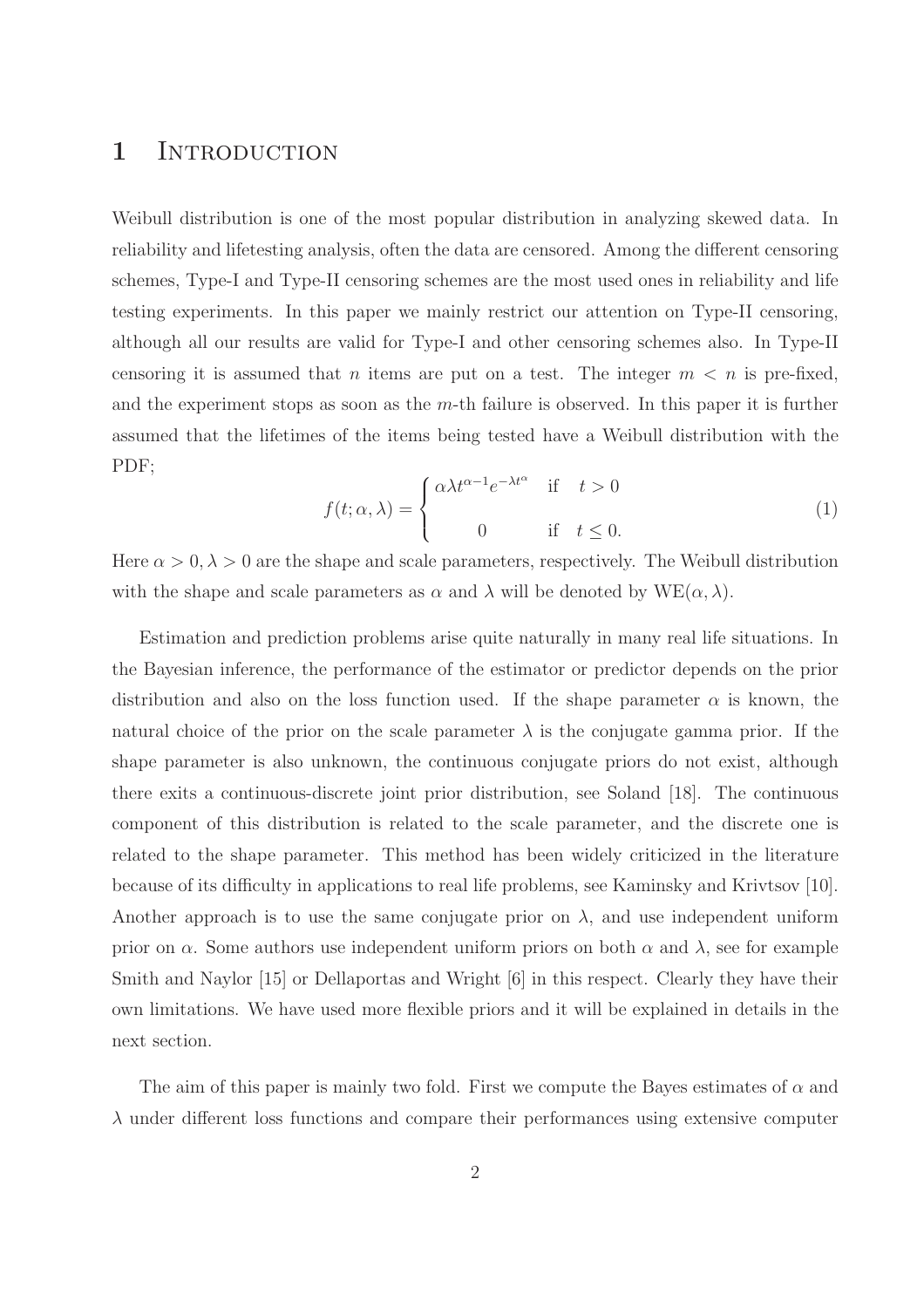simulations. It may be mentioned that, although, in the frequentist set up the comparison of the different estimators and various confidence intervals of the Weibull parameters have been obtained by Hossain and Zimmer [8] and Jeng and Meeker [9], but no such comparison has been done in the Bayesian context.

Our second aim of this paper is to consider the prediction of future order statistics based on type-II censored observations. Prediction of future order statistics comes up quite naturally in several real life situations. Extensive work on prediction problem can be found in the literature. Smith [16, 17] investigated the asymptotic property of the predictive inference of Bayes and frequentist procedures for a class of parametric family under smooth loss functions. Al-Hussaini [1] also considered the Bayesian prediction problem for a large class of lifetime distributions. A numerical approach to Bayesian prediction for the two-parameter Weibull distribution was considered by Dellaportas and Wright [6]. They provided the numerical Bayesian predictor of the future observation, under the assumptions that the shape parameter has a uniform prior over a finite interval and the error is squared error. Raqab [13] considered a modification of the maximum likelihood predictor of the future sample for normal distribution. An excellent review of development on prediction problems till late 90s can be found in Kaminsky and Nelson [11]. Recently Ren, Sun and Dey [14] compared different Bayesian and frequentist predictors for exponential distribution. Basak, Basak and Balakrishnan [3] considered the maximum likelihood predictors for different lifetime distributions, when the data are progressively censored.

In this paper, we consider the estimation of the posterior predictive density of a future order statistic, based on the current type-II censored data, and also construct predictive intervals of the future order statistic. The main difference of our work with the existing work is that we have considered different loss functions which has not been considered before, and moreover our proposed priors are also quite general in nature. We have used the MCMC samples to compute the predictive density and also to compute the corresponding credible interval.

The rest of the paper is organized as follows. In section 2, we provide the model assumptions, different loss functions, and the prior distributions. Computations of the Bayes estimates and construction of the corresponding credible intervals are provided in section 3.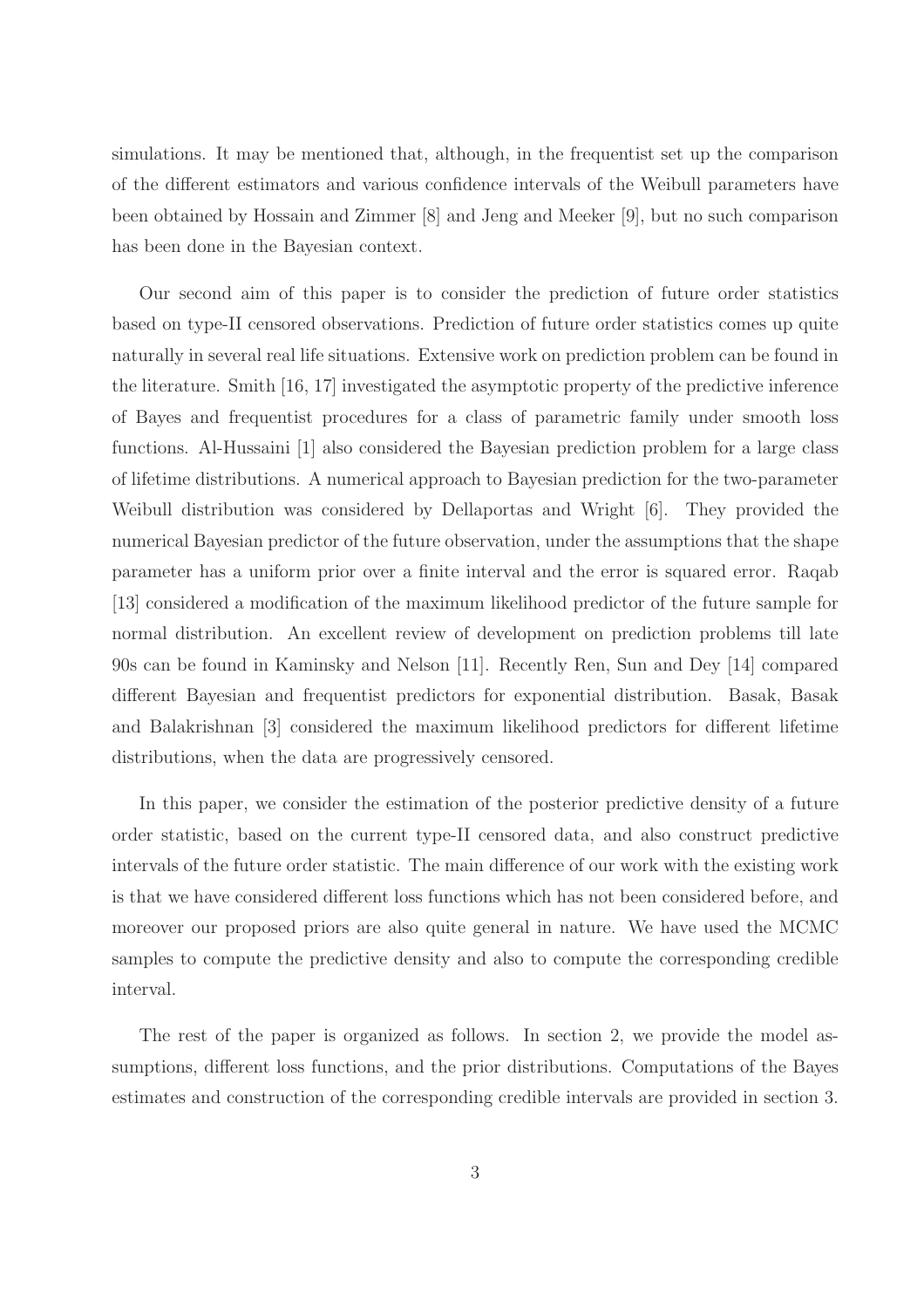Numerical comparisons of the different Bayes estimates and MLEs are provided in section 4. Bayes predictions are provided in section 5. One illustrative example has been presented in section 6, and finally we conclude the paper in section 7.

## 2 MODELS, LOSS FUNCTIONS AND PRIORS

Our problem is to estimate and to construct credible interval of some function of  $\alpha$  and  $\lambda$ , say  $g(\alpha, \lambda) = \theta$ . For estimating  $\theta$ , the following loss functions are considered.

QUADRATIC LOSS FUNCTION:  $L_1(\theta, \delta) = (\theta - \delta)^2$ .

LINEAR LOSS FUNCTION:  $L_2(\theta, \delta) = K_1(\theta - \delta)$  if  $\theta > \delta$ , and it is  $K_2(\delta - \theta)$  if  $\theta \leq \delta$ . Here  $K_1$  and  $K_2$  are constants. Under the assumption that the loss function is symmetric, *i.e.*  $K_1 = K_2$ , it is equivalent to  $L_2(\theta, \delta) = |\theta - \delta|$ .

$$
\text{LINEX Loss FUNCTION: } L_3(\theta, \delta) = \left(\frac{\delta}{\theta}\right)^{a^*} - a^* \ln\left(\frac{\delta}{\theta}\right) - 1 \text{ for } a^* \neq 0.
$$

ENTROPY LOSS FUNCTION:  $L_4(\theta, \delta) = \frac{\delta}{\theta} - \ln \left( \frac{\delta}{\theta} \right)$ θ  $\setminus$ − 1. Note that the entropy loss function is a special case of the LINEX loss function, and can be obtained by substituting  $a^* = 1$ .

When  $\alpha$  is known, it is assumed that  $\lambda > 0$  has a Gamma $(a, b)$  prior with the PDF  $\pi_1(\lambda|a, b) = \frac{b^a}{\Gamma(a)}$  $\Gamma(a)$  $\lambda^{a-1}e^{-b\lambda}$  if  $\lambda > 0$ , and 0 otherwise. Here the hyper parameters  $a > 0$ ,  $b > 0$ , and  $\Gamma(a)$  is the gamma function. When both parameters are unknown, following the approach of Berger and Sun [4] or Kundu [12], it is assumed that  $\lambda$  has the same prior namely  $\pi_1(\lambda|a, b)$ , the prior on  $\alpha$ ,  $\pi_2(\cdot)$ , is independent of  $\pi_1(\lambda)$ , and  $\pi_2(\alpha)$  is log-concave on the support  $(0, \infty)$ .

# 3 Bayes Estimates and Credible Intervals

#### 3.1 SHAPE PARAMETER KNOWN

Based on the Type-II censored sample  $t_1 < \cdots < t_m$ , the posterior density function of  $\lambda$  is well known to be  $Gamma(a+m, b+\sum_{i=1}^m t_i^{\alpha}+(n-m)t_m^{\alpha})$ . Therefore, the Bayes estimate of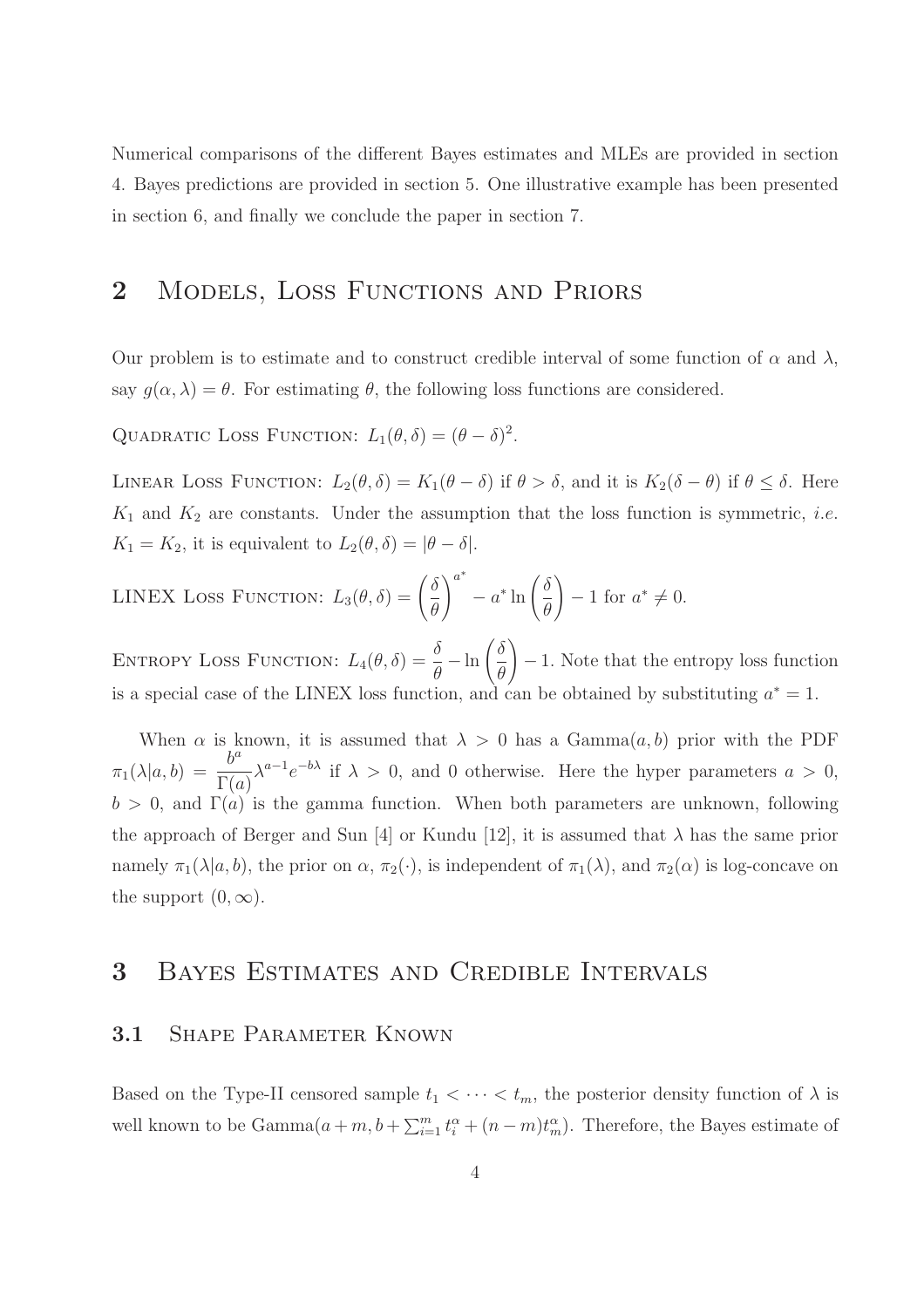$\lambda$  under the squared error loss function  $(L_1)$  is the posterior mean and that is

$$
\widehat{\lambda}_1 = \frac{a+m}{b+\sum_{i=1}^m t_i^{\alpha}+(n-m)t_m^{\alpha}}.\tag{2}
$$

Jeffrey's prior is a limiting case of the gamma prior  $\pi_1(\lambda|a, b)$ , and under Jeffrey's prior  $(a = b = 0)$ , the Bayes estimate under the loss function  $L_1$  is same as the maximum likelihood estimator of  $\lambda$ . The Bayes estimate of  $\lambda$  with respect to the loss function  $L_2$  is the median of the posterior density function. In this case we do not have explicit expressions of the median. But using the result of Haldane [7], the median of gamma distribution can be approximated. The Bayes estimate of  $\lambda$  with respect to the loss function  $L_2$  becomes

$$
\widehat{\lambda}_2 = \frac{m + c_1}{b + \sum_{i=1}^m t_i^{\alpha} + (n - m)t_m^{\alpha}} + o(m^{-3}),
$$
\n(3)

here  $c_1 = a - \frac{1}{2}$ 3  $+$ 8  $\frac{6}{405m}$ . See Ren, Sun and Dey [14] also in this respect.

Using Lemma 5 of Ren, Sun and Dey [14], the Bayes estimate of  $\lambda$  under the loss function  $L_3$  can be seen as

$$
\widehat{\lambda}_3 = \frac{m + c_2}{b + \sum_{i=1}^m t_i^{\alpha} + (n - m)t_m^{\alpha}} + o(m^{-3}),
$$
\n(4)

here  $c_2 = a$  $a^*+1$ 2 −  $(a^* - 1)$ 24m . Because, the posterior distribution of  $\lambda$  follows gamma, a credible interval of  $\lambda$  can be easily obtained. Moreover, if  $a + m$  is a positive integer, then the chi-square table values can be used for constructing credible intervals.

#### 3.2 Shape Parameter Unknown

Based on the prior distributions  $\pi_1(\lambda|a, b)$  and  $\pi_2(\alpha)$ , the posterior distribution of  $\alpha$  and  $\lambda$ given the data is

$$
\pi(\alpha, \lambda|data) = \frac{l(data|\alpha, \lambda)\pi_1(\lambda|a, b)\pi_2(\alpha)}{\int_0^\infty \int_0^\infty l(data|\alpha, \lambda)\pi_1(\lambda|a, b)\pi_2(\alpha)d\alpha d\lambda}.
$$
\n(5)

It is clear that even if we have specific form of  $\pi_2(\alpha)$ , the Bayes estimate with respect to different loss functions may not be obtained in explicit forms. We propose to use Gibbs sampling technique to generate samples from the joint posterior distribution function, and use them to compute Bayes estimates and also to construct credible intervals. The following results can be used to generate samples from the joint posterior density function. Note that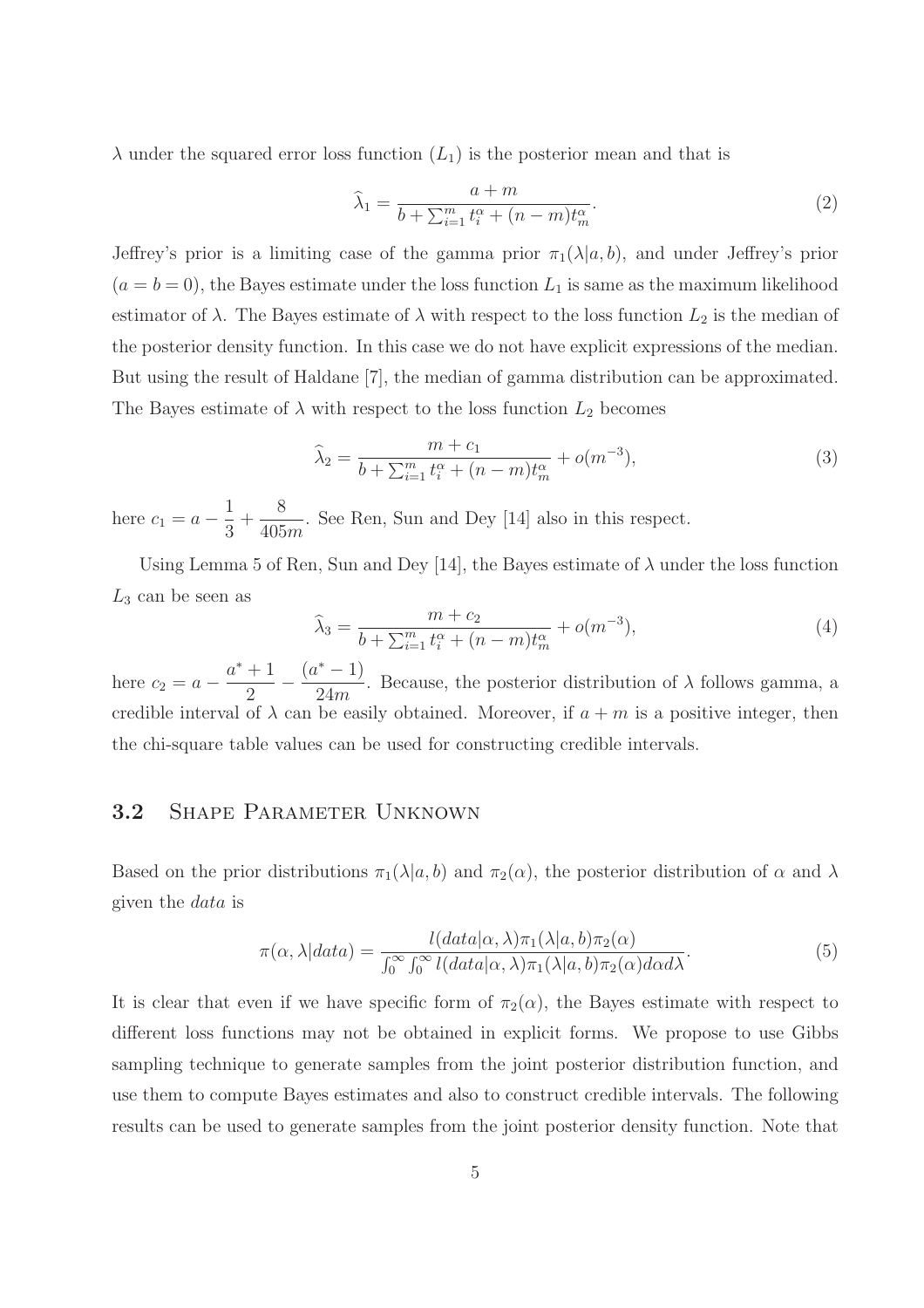the conditional PDF of  $\lambda$  given  $\alpha$  and the *data* is  $Gamma(a+m, b+\sum^m)$  $i=1$  $t_i^{\alpha} + (n-m)t_m^{\alpha}).$ Moreover, we have the following result, whose proof can be obtained from the result of Kundu [12].

THEOREM 1: The conditional PDF of  $\alpha$  given the data is given by

$$
g(\alpha|data) \propto \pi_2(\alpha)\alpha^m \prod_{i=1}^m t_i^{\alpha-1} \times \frac{1}{(b+\sum_{i=1}^m t_i^{\alpha}+(n-m)t_m^{\alpha})^{a+m}},\tag{6}
$$

and it is log-concave.

## 4 Numerical Experiments

In this section we present some simulation results to examine the behavior of the different Bayes estimators for different Type-II censoring schemes. We have taken the following Type-II censoring schemes: Scheme 1:  $n = 25$ ,  $m = 10$ ; Scheme 2:  $n = 25$ ,  $m = 15$ ; Scheme 3:  $n = 25, m = 20$ ; Scheme 4:  $n = 50, m = 10$ ; Scheme 5:  $n = 50, m = 20$ ; Scheme 6:  $n =$ 50,  $m = 40$ . For all the censoring schemes, we have used  $\alpha = 2.0$ ,  $\lambda = 1.0$ . To compute the Bayes estimates, it is assumed that  $\pi_2(\alpha)$  has gamma density function with the shape and scale parameters as c and d respectively.

First we consider the non-informative prior for both  $\alpha$  and  $\lambda$ , *i.e.*  $a = b = c = d = 0$ . In this case the prior becomes improper and it is Jeffrey's prior. It should be mentioned that even if prior of  $\alpha$  is not log-concave, but the posterior is still log-concave. We call this prior as Prior 0. We have taken one informative priors, namely Prior 1:  $a = b = 1, c = 2, d = 1$ . Purposely we have taken the prior means the same as the original means.

In case case we have computed the average Bayes estimates, mean squared errors (MSEs), coverage percentages, and the average credible interval lengths based on 1000 data generation replications. For comparison purposes we have computed the MLEs and the confidence intervals based on Fisher information matrix. The results are reported in Tables 1 to 3. In Table 1 we report the average estimates and the mean squared of the MLEs and different Bayes estimators when Prior 0 has been used. In Table 2 we report the average estimates and the mean squared errors of different Bayes estimators when Prior 1 has been used. In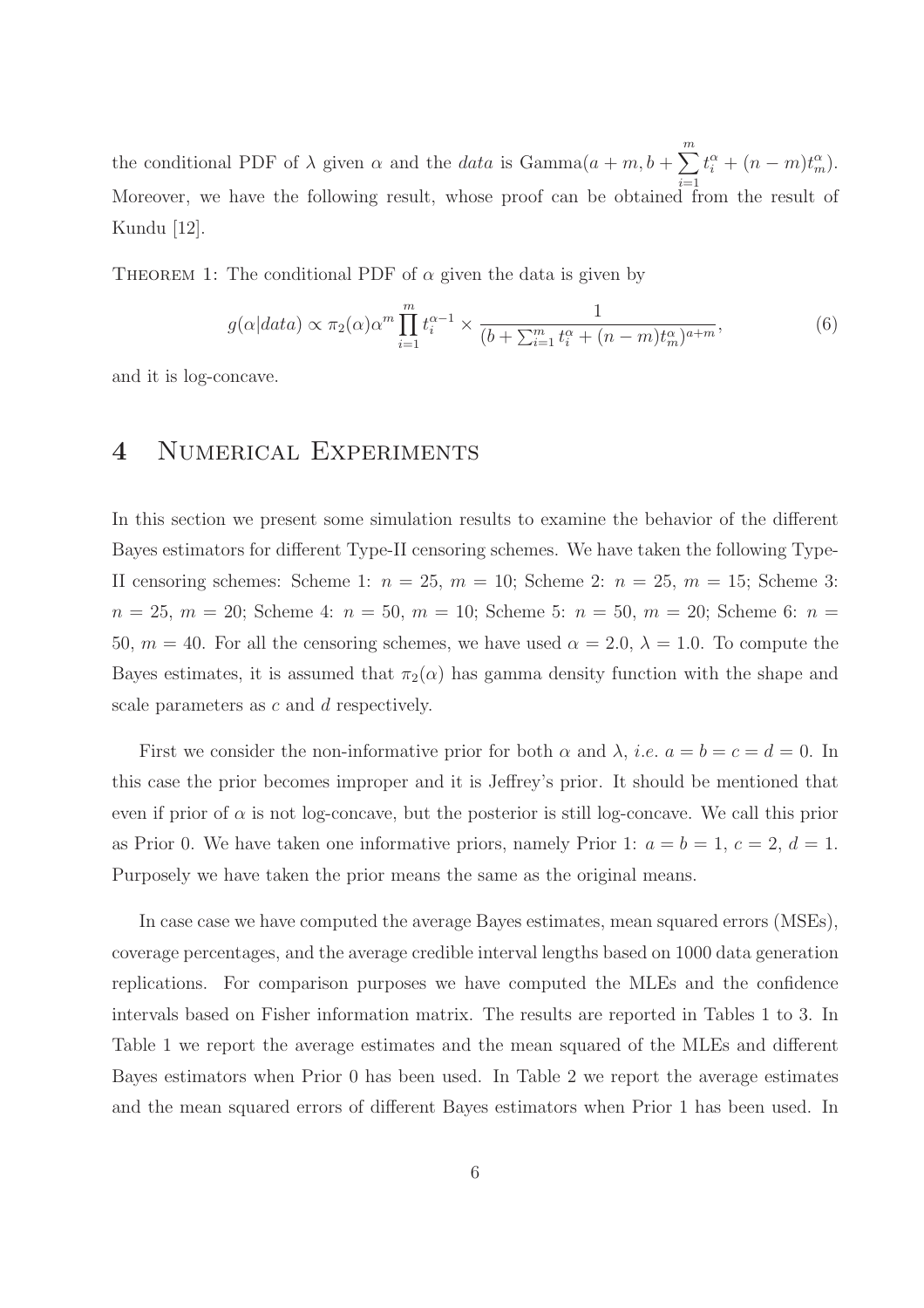Table 3 we report the average confidence lengths based on MLEs and the credible intervals based on posterior distributions when Prior 0 and Prior 1 were used.

Some of the points are quite clear from this experiments. It is observed that for fixed  $n$ (sample size) as  $m$  (effective sample size) increases the performances become better in terms of biases and MSEs in all cases considered. But for fixed  $m$  as  $n$  increases the performances becomes worse in most of the cases. The performances of MLEs and Bayes 1 (Squared Error) in terms of biases and MSEs, are very similar in nature as expected when non-informative priors are used. The performances of the Bayes 1 and Bayes 4 are very similar in nature in all cases. When Prior 0 is used, MLEs and all the Bayes estimators except the Bayes  $3(a^*)$  $= 10$ ) overestimate the parameters, where as Bayes 3 underestimate the parameters. It may not be very surprising, because when  $a^* = 10$ , the loss function puts severe penalty for over estimation. The performances of all the Bayes estimators become better for Prior 1 than Prior 0. Although in case of Bayes 3, the biases are more for Prior 1 than Prior 0, we really do not have any proper explanation for this.

Comparing the confidence intervals and credible intervals, it is clear that for small effective sample sizes the confidence intervals often do not have the nominal coverage percentages, but in most of the cases the credible intervals maintain the coverage percentages, even for small effective sample sizes. When Prior 1 is used, the average length of the credible intervals become smaller as expected.

#### 5 PREDICTION OF FUTURE ORDER STATISTICS

In this section we consider the Bayes prediction of future order statistics, based on the current type-II censored sample. Note that this problem has received considerable attention recently, see for example the recent article by Balakrishnan, Beutner and Cramer [2] and the references cited therein. The problem can be formulated as follows. Let  $T_1 < \cdots < T_{(m)}$  be the observed sample known as informative sample and  $T_{(m+1)} < \cdots < T_{(n)}$  be the unobserved future order statistics from the same sample, which is yet to observed. The prediction problem involves the prediction of the future order statistics  $T_{(m+k)}$ ; for  $0 < k \leq n-m$ .

For predicting the future order statistics  $T_{(m+k)}$  first we obtain the posterior predictive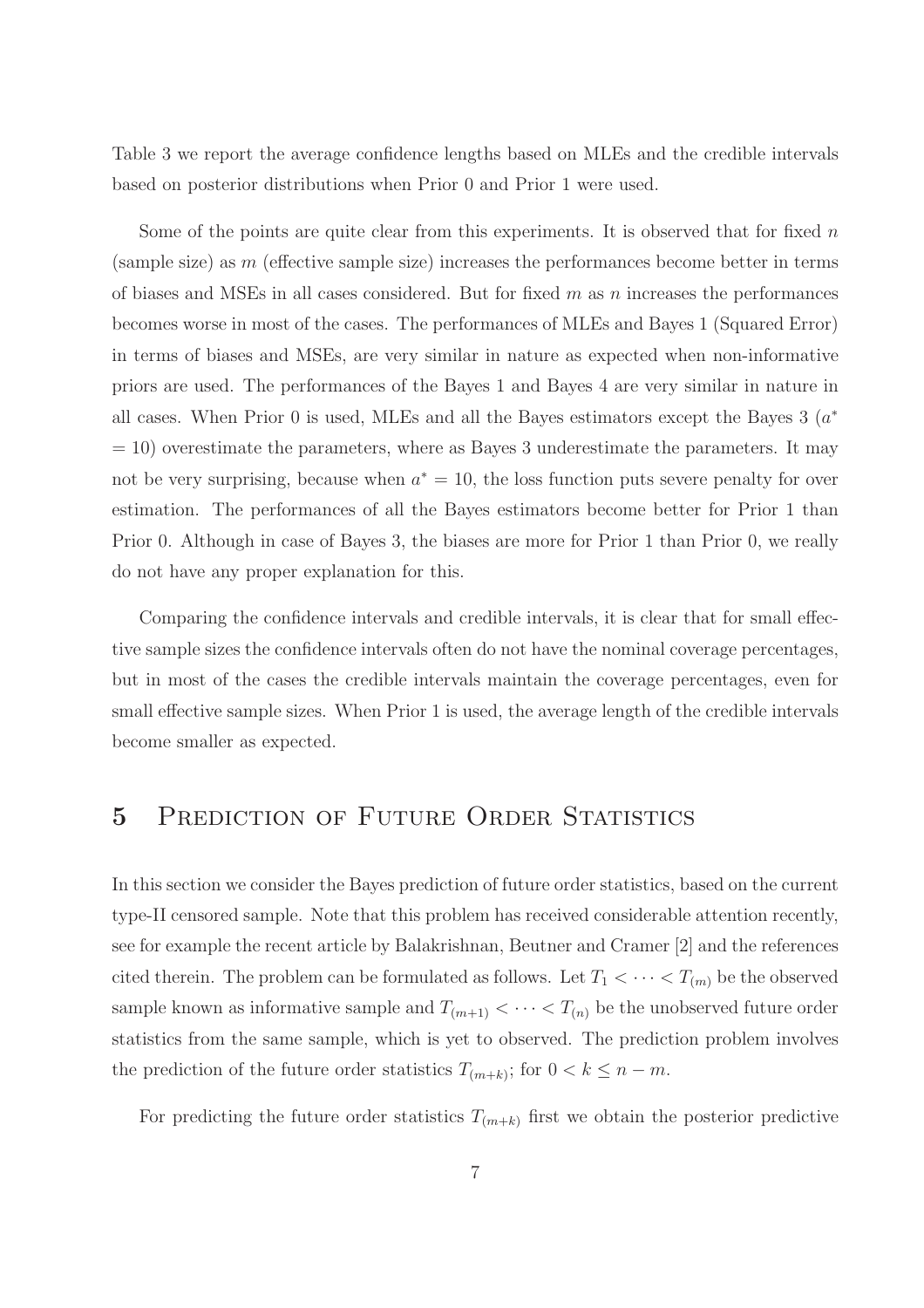density of  $T_{(m+k)}$  for  $0 < k \leq n-m$ , given the first m ordered observations. The posterior predictive density of  $T_{(m+k)}$  is given by

$$
\pi_{T_{(m+k)}}(y|data) = \int_0^\infty \int_0^\infty f_{T_{(m+k)}}(y|\alpha,\lambda, data)\pi(\alpha,\lambda|data)d\alpha d\lambda, \quad y > t_{(m)}.
$$
 (7)

Here  $f_{T_{(m+k)}}(\cdot|\alpha,\lambda, data)$  is the conditional density of  $T_{(m+k)}$  given  $t_{(1)} < \cdots < t_{(m)}$ , See for example Chen, Shao and Ibrahim [5]. Using the Markov property of the conditional order statistics

$$
f_{T_{(m+k)}}(y|\alpha,\lambda,data) = f_{T_{(m+k)}|T_{(m)}=t_{(m)}}(y|\alpha,\lambda,data),
$$
  

$$
= \frac{(n-m)!}{(k-1)!(n-k-m)!} \alpha \lambda y^{\alpha-1} e^{-\lambda(n-k-m+1)y^{\alpha}} \left(e^{-\lambda t_{(m)}^{\alpha}} - e^{-\lambda y^{\alpha}}\right)^{k-1} e^{\lambda(n-m)t_{(m)}^{\alpha}}
$$
(8)

for  $y > t_{(m)}$ . Therefore, the predictive density of  $T_{(m+k)}$  at any point ' $y > t_{(m)}$ ' is then

$$
f_{T_{(m+k)}}^*(y|data) = E_{Posterior}\left[f_{T_{(m+k)}|T_{(m)}=t_{(m)}}(y|\alpha,\lambda,data)\right]
$$
  

$$
= \int_0^\infty \int_0^\infty f_{T_{(m+k)}|T_{(m)}=t_{(m)}}(y|\alpha,\lambda,data)\pi(\alpha,\lambda|data)d\alpha d\lambda.
$$
 (9)

Similarly, the predictive survival function at any point ' $y > t_{(m)}$ ' is then

$$
S_{T_{(m+k)}}^*(y|data) = E_{Posterior}\left[S_{T_{(m+k)}|T_{(m)}=t_{(m)}}(y|\alpha,\lambda,data)\right]
$$
  
= 
$$
\int_0^\infty \int_0^\infty S_{T_{(m+k)}|T_{(m)}=t_{(m)}}(y|\alpha,\lambda,data)\pi(\alpha,\lambda|data)d\alpha d\lambda.
$$
 (10)

Here  $S_{T_{(m+k)}|T_{(m)}=t_{(m)}}(y|\alpha,\lambda,data) = \int_y^{\infty} f_{T_{(m+k)}|T_{(m)}=t_{(m)}}(u|\alpha,\lambda,data)du$ , and it can be easily obtained from (8). A simulation based consistent estimator of  $f^*_{T_{(m+k)}}(y|data)$  and  $S^*_{T_{(m+k)}}(y|data)$ can be obtained by using the Gibbs sampling procedure as described before.

Another important aspect of prediction is to construct a two-sided predictive interval for  $T_{(m+k)}$ . A symmetric 100 $\gamma\%$  predictive interval of  $T_{(m+k)}$  can be obtained by solving the non-linear equations (11) and (12) simultaneously for the lower bound, L and upper bound,  $U:$ 

$$
\frac{1+\gamma}{2} = P(T_{(m+k)} > L | Data) \quad \Rightarrow \quad S_{T_{(m+k)}|Data}^*(L) = \frac{1+\gamma}{2} \tag{11}
$$

and

$$
\frac{1-\gamma}{2} = P(T_{(m+k)} > U|Data) \quad \Rightarrow \quad S_{T_{(m+k)}|Data}^*(U) = \frac{1-\gamma}{2}.
$$
 (12)

We need to apply a suitable numerical method as they cannot be solved analytically.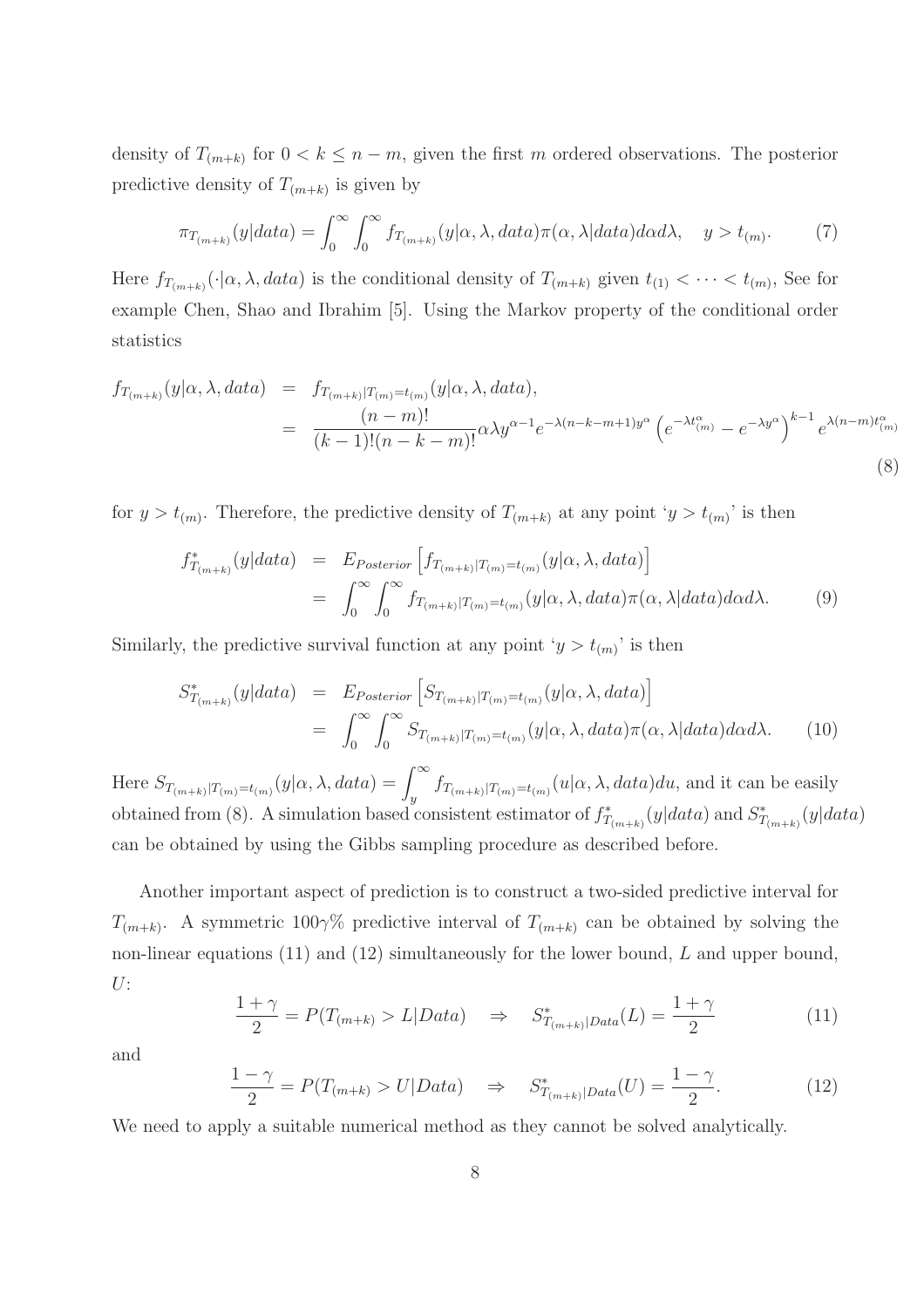#### 6 Illustrative Example

For illustrative purposes, we have analyzed one real data which has been recently considered by Balakrishnan, Beutner and Cramer [2]. It represents the lifetimes (in hours) of appliance cord put under a specific test. The sample consists of the smallest nine observations of twelve appliance cords as follows: 57.5, 77.8, 88.0, 98.4, 102.1, 105.3, 139.3, 143.9, 148.0. The problem is to predict the unobserved order statistics and the associated credible intervals.

Since the empirical hazard function shows an increasing trend, Weibull distribution can be used for analyzing this data set. We have divided all the points by 100. First we compute the MLEs of  $\alpha$  and  $\lambda$  and they are 4.3490 and 0.5112 respectively. The 95% confidence intervals of  $\alpha$  and  $\lambda$  based on the Fisher information matrix become (1.8476, 6.8504) and (0.0354, 0.9871) respectively. To compute the Bayes estimates we need to assume specific form of  $\pi_2(\alpha)$  and it is assumed that it is also gamma with shape and scale parameters as c and d respectively. Since we do not have any prior information on  $a, b, c$ , and  $d$ , we assume the non-informative priors, *i.e.*  $a = b = c = d = 0$ . It should be mentioned that when  $c = d = 0$ , then  $\pi_2(\alpha)$  is not log-concave, but it may be easily observed that the posterior density function of  $\alpha$  as given in (6) is still log-concave. The posterior density function (6) in this case can be approximated very well with a two-parameter gamma density function with the shape and scale parameters as 13.7217 and 3.3782 respectively. The posterior density function and the approximate posterior density function are plotted in Figure 1, clearly they are very close. We have generated 10000 MCMC samples of  $(\alpha, \lambda)$ . It is observed that the marginal posterior density function of  $\lambda$  can be very well approximated by a two-parameter gamma distribution with the shape and scale parameters as 5.1560 and 9.3009 respectively.

Now we compute the Bayes estimates with respect to different loss functions, namely squared error (Sq. err), absolute error (Abs. err) and LINEX loss functions. For LINEX loss function, we have taken different  $a^*$  values and all the results are presented in Table 4. All the estimates are quite close to each other and they are quite different than the MLEs. In fact, it is observed that based on the Kolmogorov-Smirnov distance measures the Bayes estimates provide a much better fit than the MLEs. We obtain the 95% credible intervals of  $\alpha$  and  $\lambda$  and they are (1.8132, 6.3137) and (0.1881, 1.1354) respectively. Now we consider the prediction of the 10-th, 11-th and 12-th order statistics, which are missing. The 95%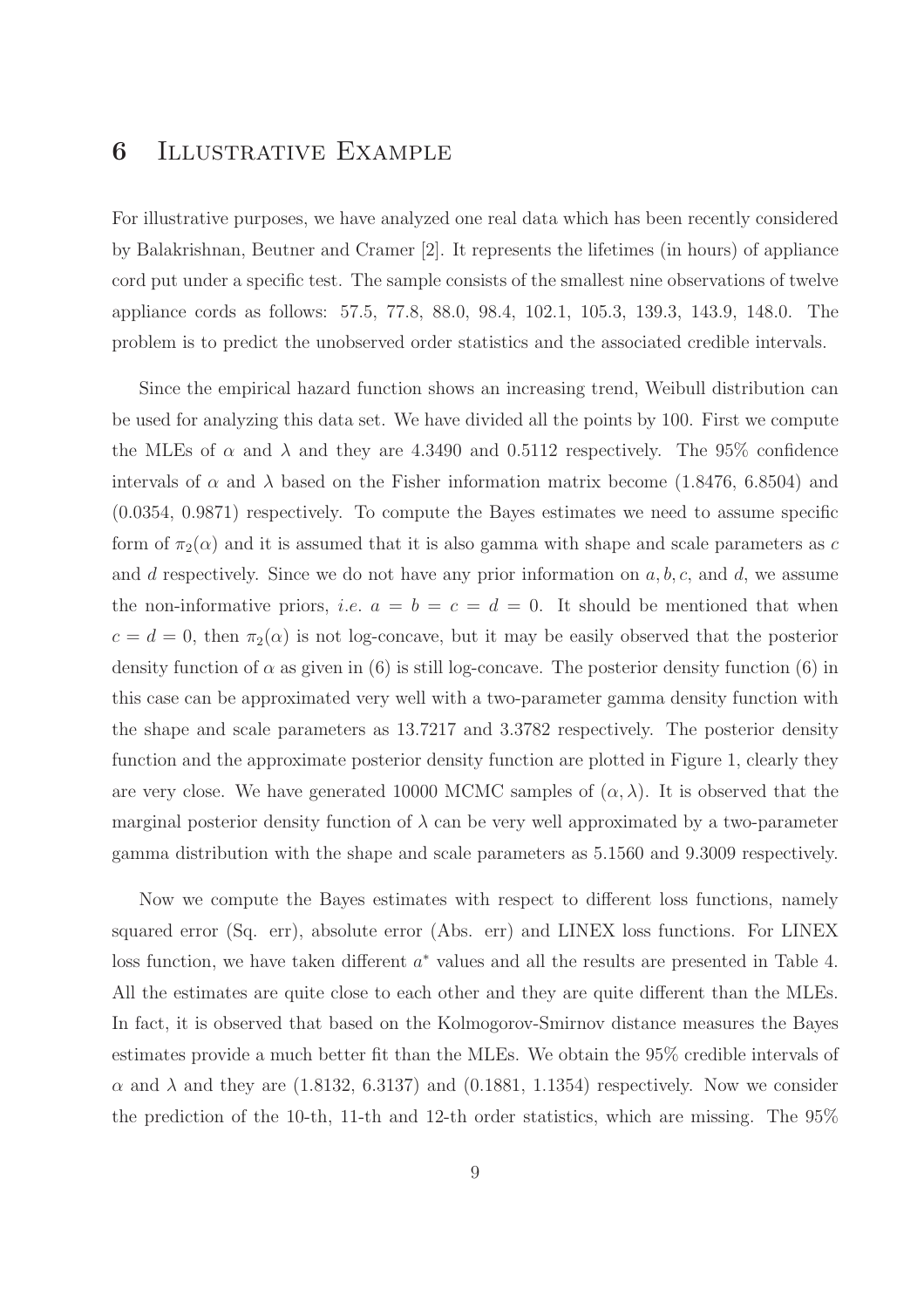

Figure 1: Posterior density function, approximate posterior density function and the generated MCMC samples of  $\alpha$ .

predictive interval of the 10-th, 11-th and 12-th order statistics are (148.0, 191.9), (148.0, 233.7) and (148.0, 302.2) respectively.

## 7 Conclusions

In this paper we have considered the Bayes estimates and prediction of a two-parameter Weibull distribution when the data are Type-II censored. We have compared the MLEs and different Bayes estimators obtained using different loss functions by computer simulations in terms of the average biases and MSEs for different censoring schemes. We have also compared the confidence intervals obtained using asymptotic distribution of the MLEs and credible intervals obtained from the posterior distribution function. It is observed that if we have informative priors, Bayesian inference has a clear advantage over the frequentist one. It may be mentioned although we have provided the results mainly for Type-II censored sample, but our method can be applied for other censoring mechanism also, namely Type-I, hybrid or progressive censoring also. More work is needed along these direction.

#### Acknowledgements:

The authors would like to thank the referees for their valuable comments.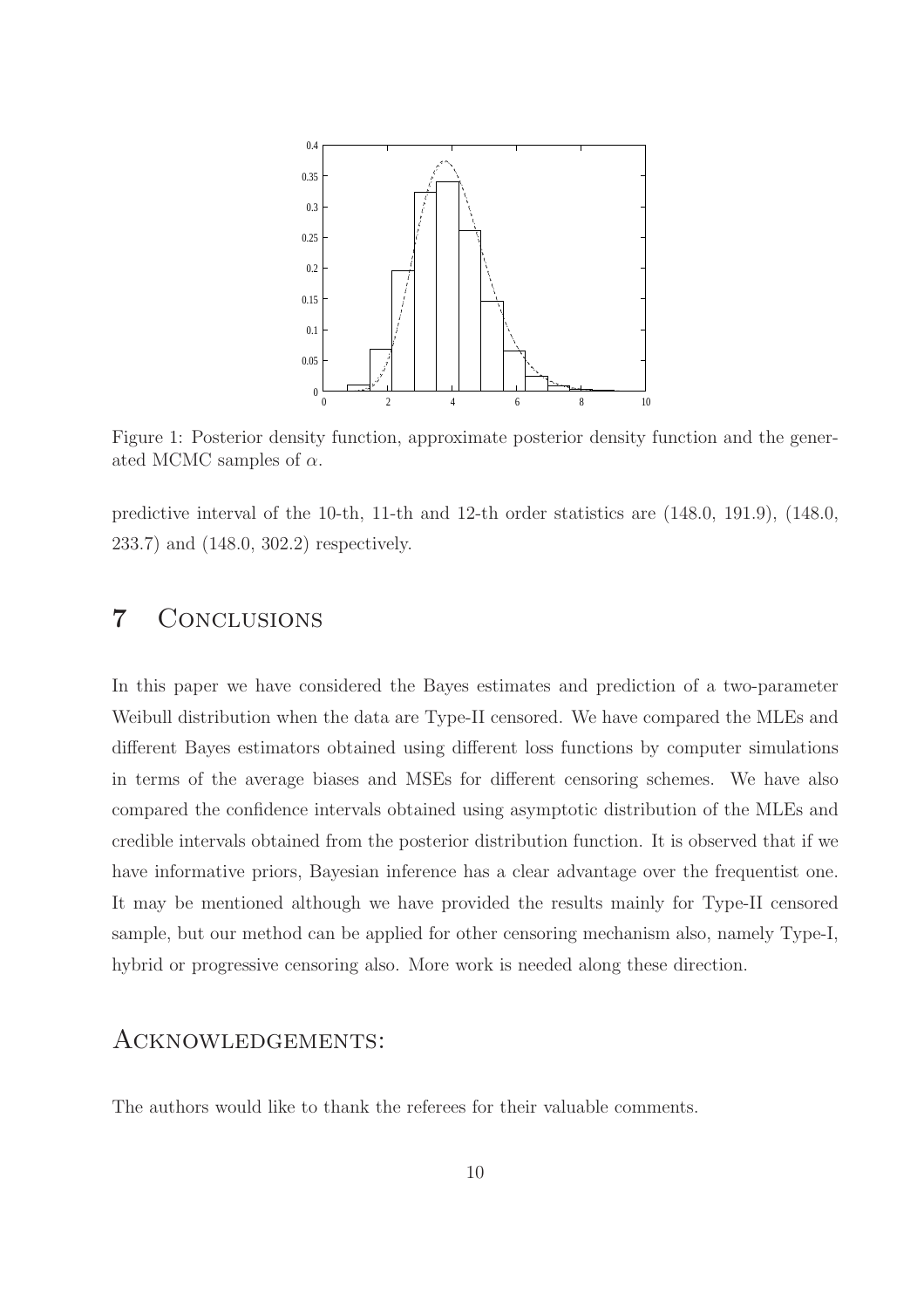# References

- [1] Al-Hussaini, E.K. (1999), "Predicting observable from a general class of distributions", Journal of Statistical Planning and Inference, vol. 79, 79 - 81.
- [2] Balakrishnan, N., Beutner, E. and Cramer, E. (2010), "Exact two-sample nonparametric confidence, prediction, and tolerance intervals based on ordinary and progressively type-II right censored data", Test, vol. 19, 68 - 91.
- [3] Basak, I., Basak, P. Balakrishnan, N. (2006), "On some predictors of times to failures of censored items in progressively censored sample", Computational Statistics and Data Analysis, vol. 50, 1313 - 1337.
- [4] Berger, J. O. and Sun, D. (1993), "Bayesian analysis for the Poly-Weibull distribution", Journal of the American Statistical Association, vol. 88, 1412 - 1418.
- [5] Chen, M-H, Shao, Q-M and Ibrahim, J.G. (2000), Monte Carlo Methods in Bayesian Computation, Springer-Verlag, New York.
- [6] Dellaportas, P. and Wright, D. (1991), "Numerical prediction for the two-parameter Weibull distribution", The Statistician, vol. 40, 365 - 372.
- [7] Haldane, J.B.S. (1942), "The mode and median of a nearly normal distribution with given cumulants", *Biometrika*, vol. 32, 294 - 299.
- [8] Hossain, A. and Zimmer, W. (2002), "Comparison of estimation methods for Weibull parameters: complete and censored samples", *Journal of Statistical Com*putation and Simulation, vol. 73, 145 - 153.
- [9] Jeng, S-L. and Meeker, W.Q. (2000), "Comparison of approximate confidence interval procedures for Type-I censored data", Technometrics, vol. 42, 135 - 148.
- [10] Kandinsky, M. P. and Krivtsov, V. V. (2005), "A simple procedure for Bayesian estimation of the Weibull distribution", IEEE Transactions on Reliability, vol. 54, 612 - 616.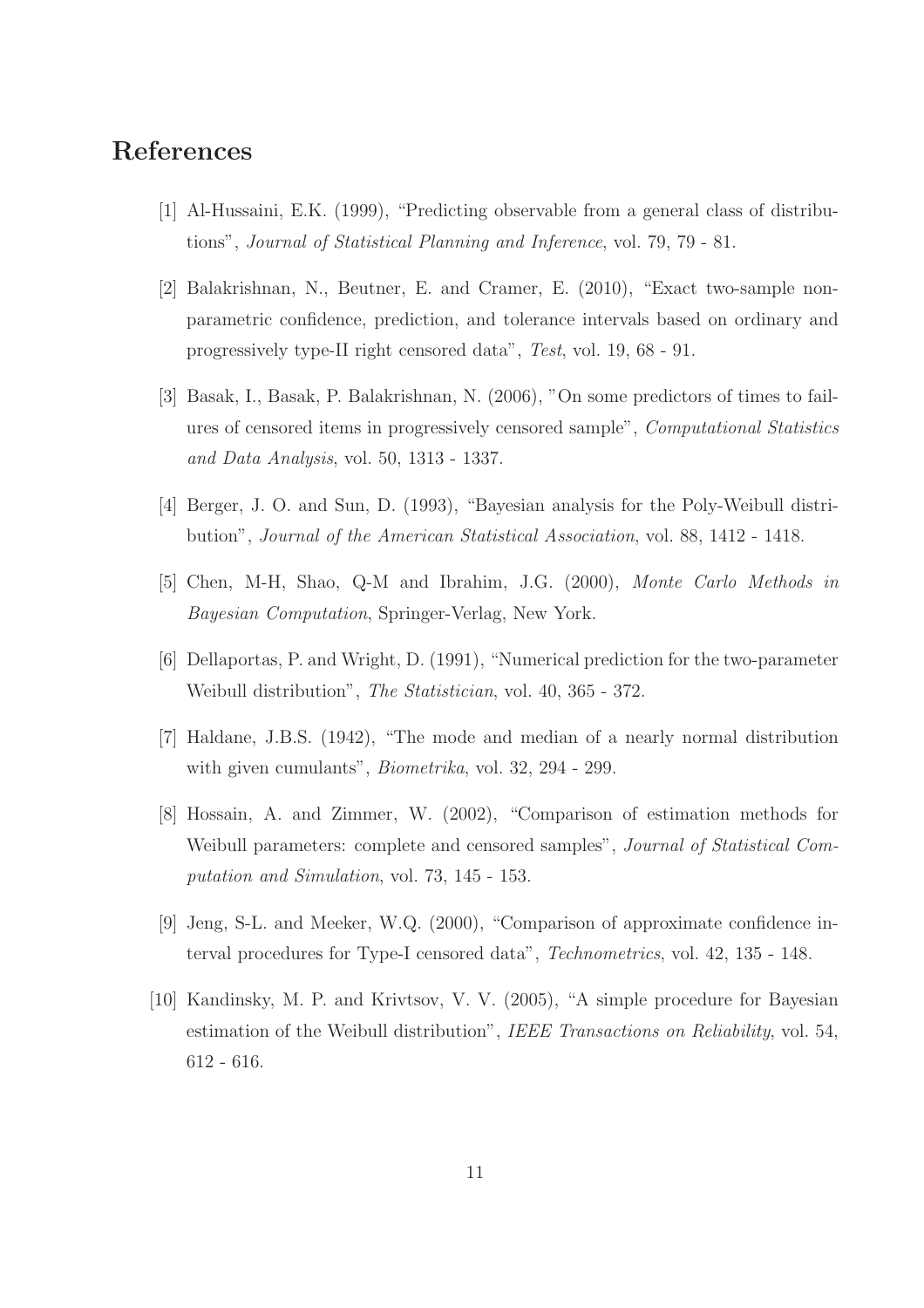- [11] Kaminsky, K.S. and Nelson, P.I. (1998), "Prediction of order statistics", Handbook of Statistics, vol. 17, eds, N. Balakrishnan and C.R. Rao, North-Holland, Amsterdam, 431 - 450.
- [12] Kundu, D. (2008), "Bayesian inference and life testing plan for the Weibull distribution in presence of progressive censoring", Technometrics, vol. 50, 144–154.
- [13] Raqab, M.Z. (1997), "Modified maximum likelihood predictors of future order statistics from normal samples", Computational Statistics and Data Analysis, vol. 25, 91 - 106.
- [14] Ren, C., Sun, D. and Dey, D. K. (2006), "Bayes and frequentist estimation and prediction for exponential distribution", Journal of Statistical Planning and Inference, vol. 136, 2873 - 2897.
- [15] Smith, R.L. and Naylor, J.C. (1987), "A comparison of maximum likelihood and Bayesian estimators for the three-parameter Weibull distribution", Applied Statistics, vol. 36, 358–369.
- [16] Smith, R.L. (1997), "Statistics for exceptional athletics record: letter to the editor", Applied Statistics, vol. 46, 123-127.
- [17] Smith, R.L. (1999), "Bayesian and frequentist approaches to parametric predictive inference", Bayesian Statistics Vol. 6, Editors: Bernado, J.M., Berger, J.O., Dawid, A.P., Smith, A.F.M., 589 - 612, (with discussion), Oxford University Press, Oxford.
- [18] Soland, R. (1969), "Bayesian Analysis of the Weibull Process With Unknown Scale and Shape Parameters", IEEE Transactions on Reliability Analysis, vol. 18, 181 184.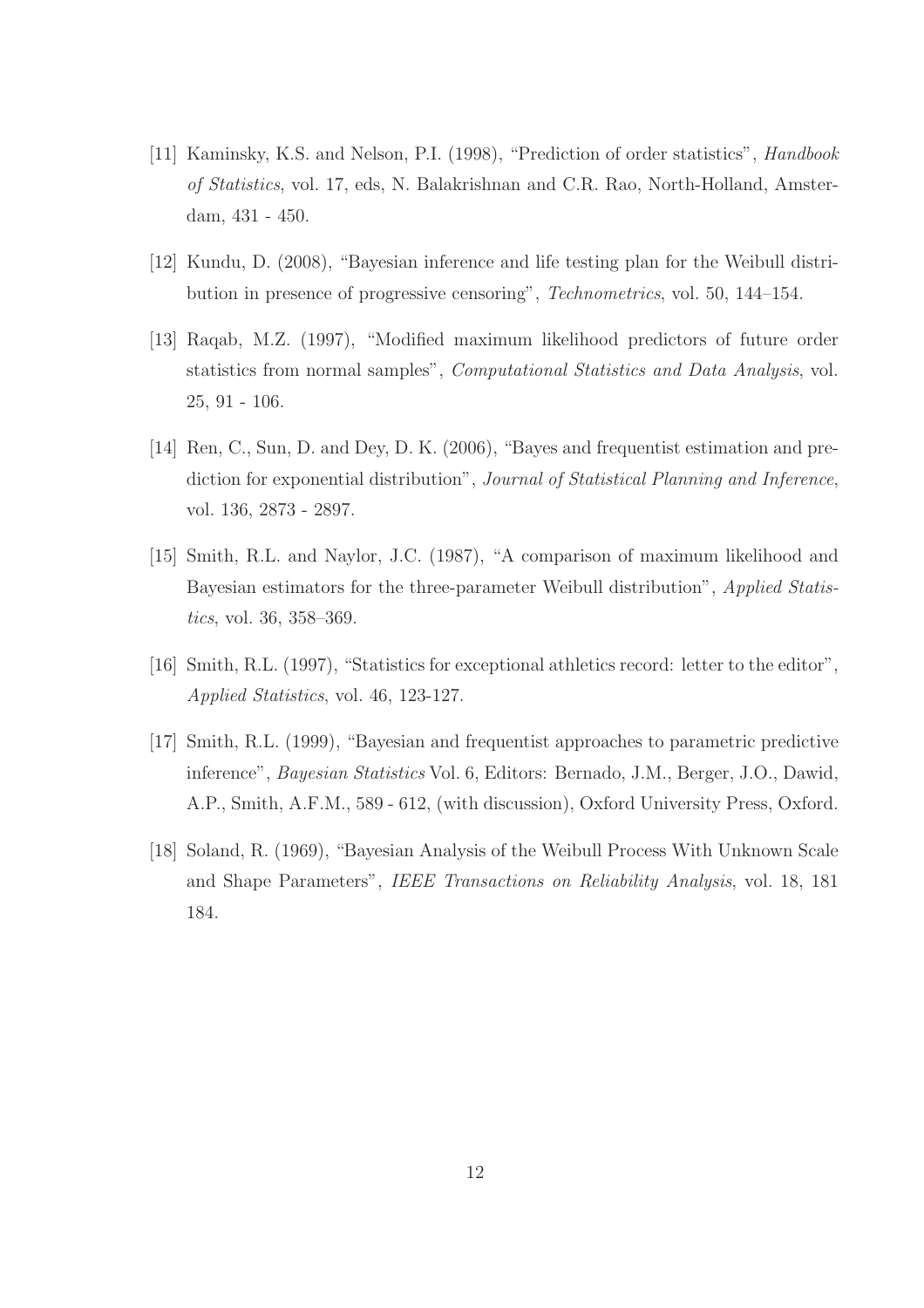| Scheme         |           | <b>MLE</b> | Sq. err  | Abs. err  | $a^* = 10$ | $a^* = 0.1$ | $a^* = 1.0$ |
|----------------|-----------|------------|----------|-----------|------------|-------------|-------------|
|                |           |            | Bayes 1) | (Bayes 2) | (Bayes 3)  | (Bayes 4)   | (Bayes 5)   |
| $\mathbf{1}$   | $\alpha$  | 2.4016     | 2.3799   | 2.3496    | 1.9865     | 2.3301      | 2.2898      |
| (25,10)        |           | (0.9167)   | (0.8720) | (0.8524)  | (0.6831)   | (0.8400)    | (0.8156)    |
|                | $\lambda$ | 1.4135     | 1.4858   | 1.3817    | 0.9682     | 1.4312      | 1.3051      |
|                |           | (1.4213)   | (1.4707) | (1.2126)  | (0.5888)   | (1.4422)    | (1.0590)    |
| $\overline{2}$ | $\alpha$  | 2.2919     | 2.2293   | 2.2113    | 1.9772     | 2.1997      | 2.1756      |
| (25,15)        |           | (0.7184)   | (0.6402) | (0.6297)  | (0.5357)   | (0.6233)    | (0.6103)    |
|                | $\lambda$ | 1.0955     | 1.1349   | 1.1158    | 0.9479     | 1.1102      | 1.0904      |
|                |           | (0.4534)   | (0.4895) | (0.4625)  | (0.3398)   | (0.4618)    | (0.4407)    |
| 3              | $\alpha$  | 2.2242     | 2.1520   | 2.1399    | 1.9785     | 2.1325      | 2.1166      |
| (25,20)        |           | (0.5501)   | (0.4907) | (0.4847)  | (0.4296)   | (0.4810)    | (0.4736)    |
|                | $\lambda$ | 1.0421     | 1.0437   | 1.0355    | 0.9302     | 1.0305      | 1.0196      |
|                |           | (0.2439)   | (0.2737) | (0.2696)  | (0.2475)   | (0.2679)    | (0.2637)    |
| $\overline{4}$ | $\alpha$  | 2.5101     | 2.4096   | 2.3771    | 1.9956     | 2.3568      | 2.3139      |
| (50,10)        |           | (0.9897)   | (0.9139) | (0.8927)  | (0.7100)   | (0.8796)    | (0.8532)    |
|                | $\lambda$ | 2.2143     | 2.6848   | 2.1391    | 1.0797     | 2.1566      | 1.8427      |
|                |           | (1.9113)   | (2.0174) | (2.0216)  | (1.2365)   | (2.0244)    | (1.9771)    |
| $\overline{5}$ | $\alpha$  | 2.2287     | 2.1671   | 2.1528    | 1.9631     | 2.1437      | 2.1248      |
| (50,20)        |           | (0.5832)   | (0.5127) | (0.5051)  | (0.4414)   | (0.5006)    | (0.4915)    |
|                | $\lambda$ | 0.9983     | 1.1607   | 1.1340    | 0.9571     | 1.1324      | 1.1099      |
|                |           | (0.4462)   | (0.5141) | (0.4764)  | (0.3278)   | (0.4781)    | (0.4510)    |
| 6              | $\alpha$  | 2.1474     | 2.0792   | 2.0734    | 1.9913     | 2.0699      | 2.0622      |
| (50, 40)       |           | (0.3368)   | (0.3108) | (0.3086)  | (0.2879)   | (0.3073)    | (0.3045)    |
|                | $\lambda$ | 1.0234     | 1.0259   | 1.0220    | 0.9675     | 1.0195      | 1.0144      |
|                |           | (0.1681)   | (0.1754) | (0.1741)  | (0.1666)   | (0.1735)    | (0.1721)    |

Table 1: MLEs and Bayes estimates with respect to different loss functions when when Prior 0 is used. True  $\alpha = 2.0, \lambda = 1.0$ .

Note: Here corresponds to each scheme, the first entry represents the average estimate and the corresponding MSE is reported within bracket below.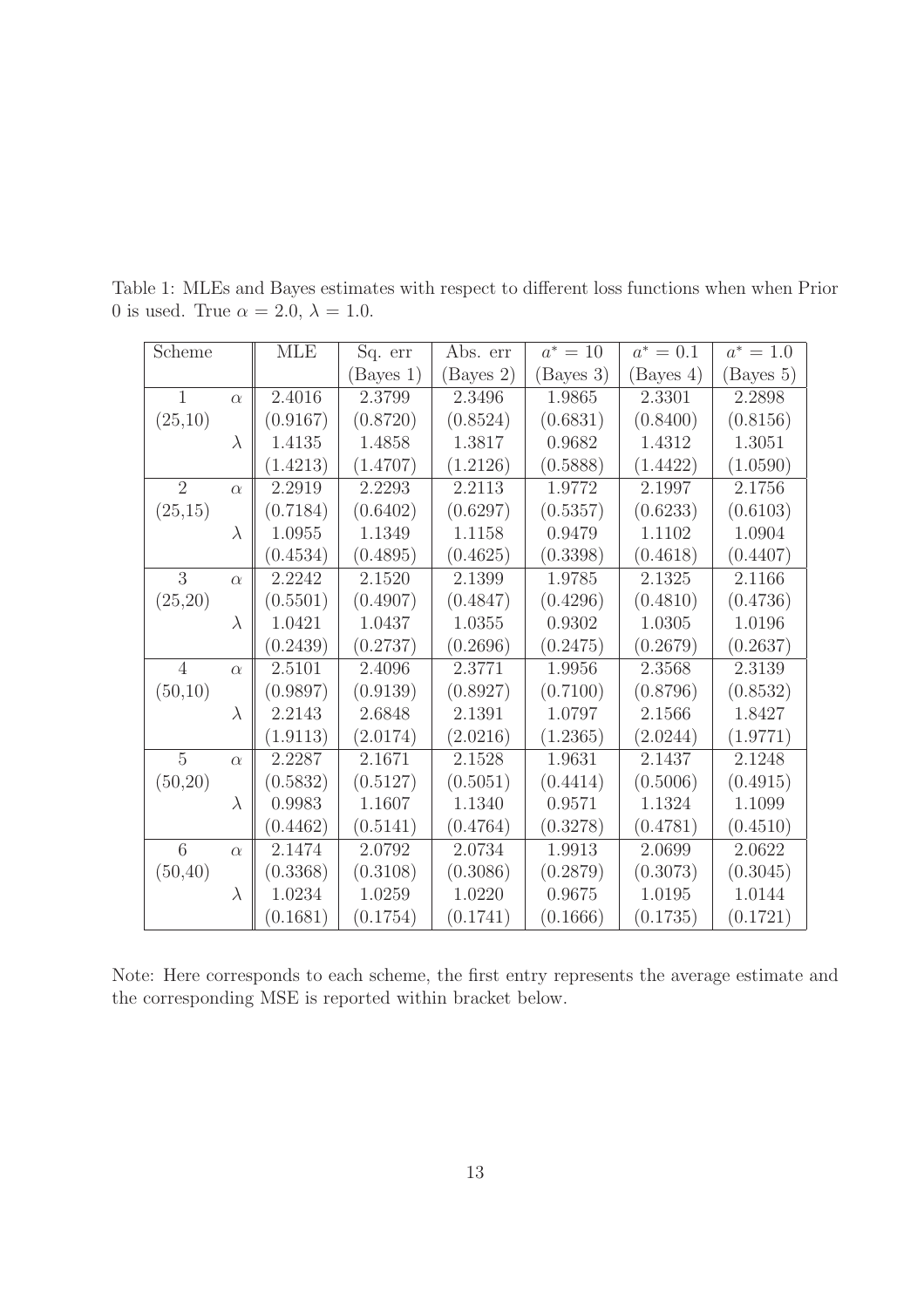| Scheme         |           | Sq. err   | Abs. err  | $a^* = 10$ | $a^* = 0.1$ | $a^* = 1.0$ |
|----------------|-----------|-----------|-----------|------------|-------------|-------------|
|                |           | (Bayes 1) | (Bayes 2) | (Bayes 3)  | (Bayes 4)   | (Bayes 5)   |
| $\mathbf{1}$   | $\alpha$  | 1.7437    | 1.7236    | 1.4784     | 1.7108      | 1.6841      |
| (25,10)        |           | (0.4442)  | (0.4531)  | (0.6075)   | (0.4591)    | (0.4726)    |
|                | $\lambda$ | 0.9775    | 0.9446    | 0.7299     | 0.9397      | 0.9091      |
|                |           | (0.3181)  | (0.2997)  | (0.3553)   | (0.3017)    | (0.2934)    |
| $\overline{2}$ | $\alpha$  | 1.8513    | 1.8371    | 1.6495     | 1.8278      | 1.8086      |
| (25,15)        |           | (0.3924)  | (0.3956)  | (0.4770)   | (0.3978)    | (0.4031)    |
|                | $\lambda$ | 1.0404    | 1.0257    | 0.8807     | 1.0202      | 1.0038      |
|                |           | (0.2930)  | (0.2817)  | (0.2521)   | (0.2810)    | (0.2724)    |
| 3              | $\alpha$  | 1.9125    | 1.9023    | 1.7602     | 1.8955      | 1.8816      |
| (25,20)        |           | (0.3473)  | (0.3481)  | (0.3909)   | (0.3490)    | (0.3511)    |
|                | $\lambda$ | 1.0323    | 1.0251    | 0.9218     | 1.0202      | 1.0096      |
|                |           | (0.2396)  | (0.2363)  | (0.2232)   | (0.2347)    | (0.2313)    |
| $\overline{4}$ | $\alpha$  | 1.7150    | 1.6964    | 1.4688     | 1.6848      | 1.6602      |
| (50,10)        |           | (0.4300)  | (0.4407)  | (0.6048)   | (0.4479)    | (0.4634)    |
|                | $\lambda$ | 0.8907    | 0.8367    | 0.5923     | 0.8366      | 0.7955      |
|                |           | (0.3380)  | (0.3313)  | (0.4441)   | (0.3324)    | (0.3365)    |
| $\overline{5}$ | $\alpha$  | 1.8716    | 1.8601    | 1.7062     | 1.8528      | 1.8375      |
| (50,20)        |           | (0.3478)  | (0.3505)  | (0.4175)   | (0.3525)    | (0.3570)    |
|                | $\lambda$ | 0.9973    | 0.9800    | 0.8458     | 0.9776      | 0.9617      |
|                |           | (0.2818)  | (0.2709)  | (0.2599)   | (0.2718)    | (0.2650)    |
| 6              | $\alpha$  | 1.9459    | 1.9405    | 1.8640     | 1.9372      | 1.9301      |
| (50, 40)       |           | (0.2574)  | (0.2578)  | (0.2764)   | (0.2582)    | (0.2591)    |
|                | $\lambda$ | 1.0211    | 1.0172    | 0.9632     | 1.0148      | 1.0097      |
|                |           | (0.1638)  | (0.1626)  | (0.1573)   | (0.1620)    | (0.1608)    |

Table 2: Bayes estimates with respect to different loss functions when Prior 1 is used. True  $\alpha = 2.0, \lambda = 1.0.$ 

Note: Here corresponds to each scheme, the first entry represents the average estimate and the corresponding MSE is reported within bracket below.